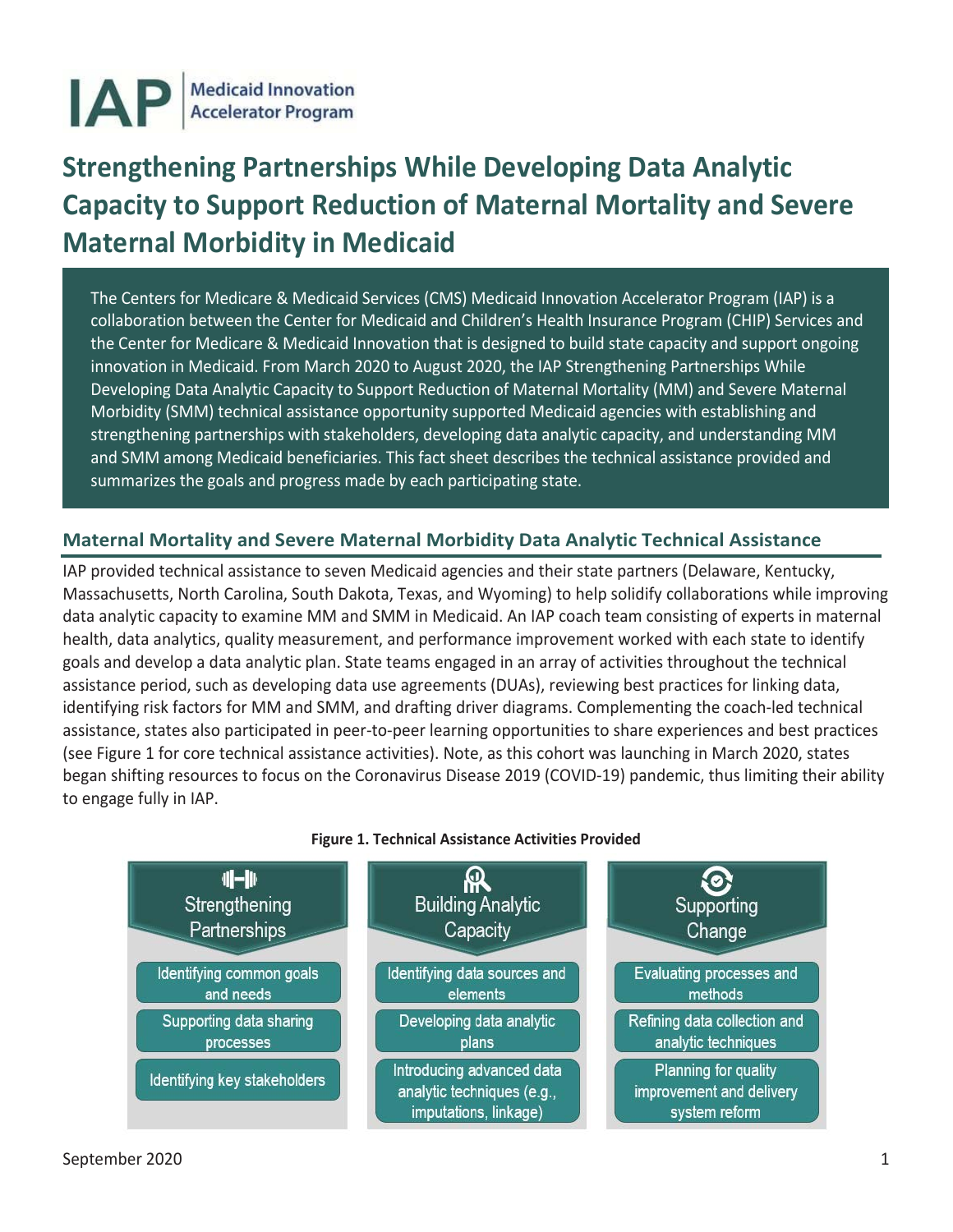## **DELAWARE**

As part of the IAP technical assistance opportunity, the Delaware Division of Medicaid and Medical Assistance (DMMA) collaborated with the Child Death Review Commission's Maternal Mortality Review (MMR) committee and the Delaware Division of Public Health. Delaware IAP goals were to: (1) link Medicaid data with the MMR committee data to better understand MM in Medicaid; (2) evaluate risk and prevention opportunities for MM; and (3) identify strategies to improve its related data warehouse capabilities. The IAP team supported Delaware in obtaining the necessary agreements for data sharing and establishing a process for identifying maternal deaths in Medicaid. The state will be able to use results of this work to supplement information used in the Maternal Mortality Review Information Application and case review process. The MMR committee will use this information to gain a more complete picture of services received and prescriptions filled in cases of maternal death. Leveraging the IAP partnership discussions about MM, Delaware identified additional risk factors of SMM to explore and validate. The state plans to use collaborative relationships between DMMA, the MMR committee, and the Division of Public Health to deepen its understanding of maternal deaths and SMM patterns among Medicaid beneficiaries. **Delaware Contact:** Elizabeth Brown, [elizabeth.brown@delaware.gov;](mailto:elizabeth.brown@delaware.gov) Anne Pedrick[, anne.pedrick@delaware.gov](mailto:anne.pedrick@delaware.gov)

#### **KENTUCKY**

The Kentucky Department of Medicaid Services collaborated with the Kentucky Department for Public Health and the Office of Health and Data Analytics to: (1) strengthen partnerships with its recently established Maternal Mortality Review Committee (MMRC) and Perinatal Quality Collaborative (PQC); and (2) examine rates and patterns of SMM in Medicaid. Initial analyses of Kentucky's data showed that the most common forms of SMM that lead to death are cardiac conditions (e.g., cardiac arrest/ventricular fibrillation, ventilation, acute myocardial infarction). Based on these findings, Kentucky identified reducing modifiable cardiac events that contribute to SMM as a primary aim. The IAP team helped the state to develop a driver diagram to identify which drivers were needed to achieve its project aim and to create a data analytic plan for examining cardiac-related risk factors for SMM. The state plans to partner with its Office of Health Data and Analytics to link vital statistics to Medicaid claims and encounter data. Kentucky also intends to track risk factors related to MM through chart reviews from the state's MMRC.

**Kentucky Contact:** Judy Theriot, [judy.theriot@ky.gov](mailto:judy.theriot@ky.gov)

#### **MASSACHUSETTS**

Massachusetts' Medicaid and CHIP agency (MassHealth) collaborated with the Massachusetts Department of Public Health to: (1) build capacity for data analysis to examine MM and SMM that can contribute to eventual elimination of inequities in health outcomes; (2) identify clinical and nonclinical risk factors among Medicaid enrollees (including gaps in accessing care); and (3) strengthen the Medicaid Management Information System (MMIS) capabilities to monitor and assess MM and SMM. The IAP team provided technical assistance to Massachusetts by: (1) providing guidance on data sharing and DUA development; (2) conducting a review of social determinants of health (SDoH) data collected by states; and (3) sharing subject matter expertise on using imputation to address high levels of unknown or missing race, ethnicity, and language information in Medicaid data. Based on the IAP technical assistance provided, MassHealth created a business requirements document to refine a maternal health data layer within its MMIS that eventually will include linked data from Medicaid claims and encounters, birth and fetal death certificates, hospital discharge records, and MMRC chart reviews. This data layer will facilitate analyses of MM and SMM in Medicaid and will be integrated with other datasets containing SDoH data. MassHealth and the Department of Public Health also developed a driver diagram that can be used to create a clear path to work together toward eliminating the gap in racial and ethnic disparities, as well as reducing the overall rate of SMM for pregnant and postpartum women enrolled in Medicaid.

**Massachusetts Contacts:** Viveka Prakash-Zawisza, [viveka.p.zawisza@mass.gov;](mailto:viveka.p.zawisza@mass.gov) Hafsatou Diop, [hafsatou.diop@mass.gov](mailto:hafsatou.diop@mass.gov) 

September 2020 2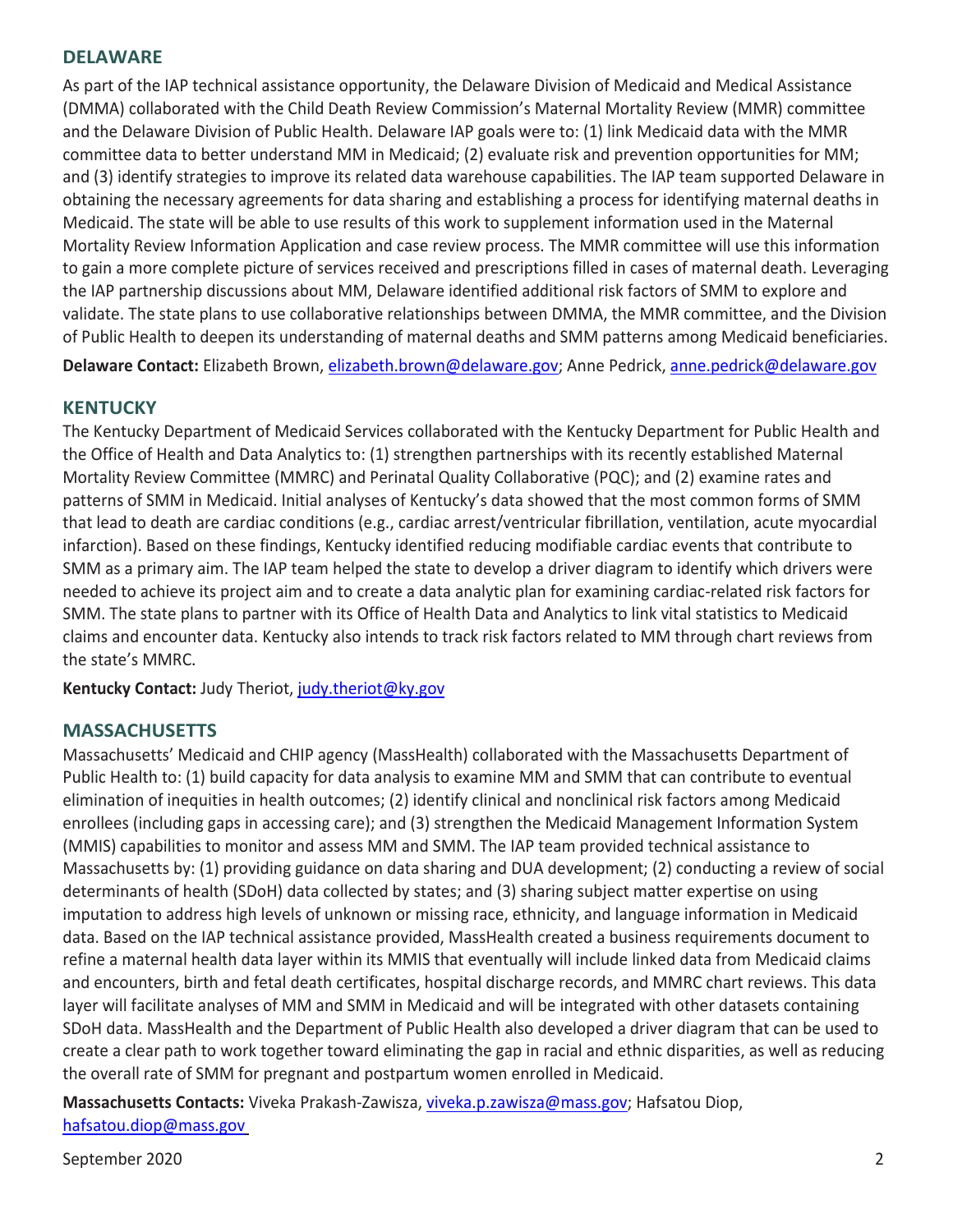# **NORTH CAROLINA**

The North Carolina Division of Health Benefits (Medicaid) partnered with the North Carolina Division of Public Health and Community Care of North Carolina to: (1) strengthen their partnerships; (2) develop a comprehensive maternal health data strategy to help systematically analyze and monitor Medicaid MM and SMM at the population level; and (3) use this data strategy to drive future work that aligns with the state's Medicaid Quality Strategy, including assessing maternal deaths as part of North Carolina's MMRC. The IAP team worked with the state in developing a driver diagram that articulated a long-term aim to reduce MM and SMM by the end of December 2023 and a focus on reducing disparities. To further support the state's goals, the IAP team developed a profile of existing maternal health initiatives, provided recommendations on methods to access SMM data for future analyses, and created an analytic plan for the state related to its maternal health data strategy.

**North Carolina Contacts:** Kelly Crosbie, [kelly.crosbie@dhhs.nc.gov;](mailto:kelly.crosbie@dhhs.nc.gov) Kimberly DeBerry, [kdeberry@communitycarenc.org;](mailto:kdeberry@communitycarenc.org) Belinda Pettiford, [belinda.pettiford@dhhs.nc.gov](mailto:belinda.pettiford@dhhs.nc.gov)

# **SOUTH DAKOTA**

The South Dakota Department of Social Services (Medicaid) collaborated with the South Dakota Department of Health to examine best practices for linking maternal Medicaid data to other data sources and to develop a process to identify pregnant beneficiaries at high risk for MM and SMM. As part of its data analytic plan development, the IAP team provided technical assistance to South Dakota on methods for estimating the rate of SMM among Medicaid beneficiaries. Additionally, the IAP team shared with the state examples of methods to examine prenatal care initiation and utilization along with examples of SDoH among this population. This information can be used to design interventions to address SDoH that reduce MM and SMM. To support the state's recently established MMRC, the IAP team connected South Dakota with peer states that are linking Medicaid data with MMRC chart reviews.

**South Dakota Contact:** Mary Carpenter, [mary.carpenter@state.sd.us](mailto:mary.carpenter@state.sd.us)

# **TEXAS**

The Texas Health and Human Services Commission (HHSC), in partnership with the Texas Department of State Health Services (DSHS) and the Institute of Child Health Policy at the University of Florida (Texas' external quality review organization), used its IAP participation to begin to address barriers to establishing a data sharing process between HHSC and DSHS that facilitates activities to support MM and SMM reduction. The IAP team collaborated with the state to develop a project driver diagram with an aim to reduce SMM in Medicaid by 10 percent by June 2024. To address this project aim, the state intends to research options for initiating a standardized screening tool to help quantify high-risk pregnancies and enable providers to identify and deliver evidenced-based care interventions to reduce SMM. Additionally, Texas plans to hold its managed care plans accountable for MM and SMM with new required reporting. The IAP team also provided technical assistance on the validity of technical specifications for new state developed quality measures. Additionally, the IAP team connected Texas with other states that have active projects focused on reducing MM and data sharing initiatives. In addition, Texas received technical assistance related to data infrastructure and governance from one of IAP's federal partners, the Office of the National Coordinator for Health Information Technology.

**Texas Contacts:** Diana Forester, [Diana.Forester@hhsc.state.tx.us;](mailto:Diana.Forester@hhsc.state.tx.us) Frank Genco[, Frank.Genco@hhsc.state.tx.us](mailto:Frank.Genco@hhsc.state.tx.us)

# **WYOMING**

Wyoming Medicaid partnered with the Wyoming Maternal and Child Health (MCH) Unit and the Wyoming MCH Epidemiology Program to improve early identification of high-risk pregnancies and determine the prevalence of MM and SMM in Wyoming. To support these goals, the IAP team developed and refined a data analytic plan to help the state solidify its research questions and analytic parameters, including target population (Medicaidenrolled women aged 15 to 44 years), time frame (between January 2018 and December 2019) and lists of